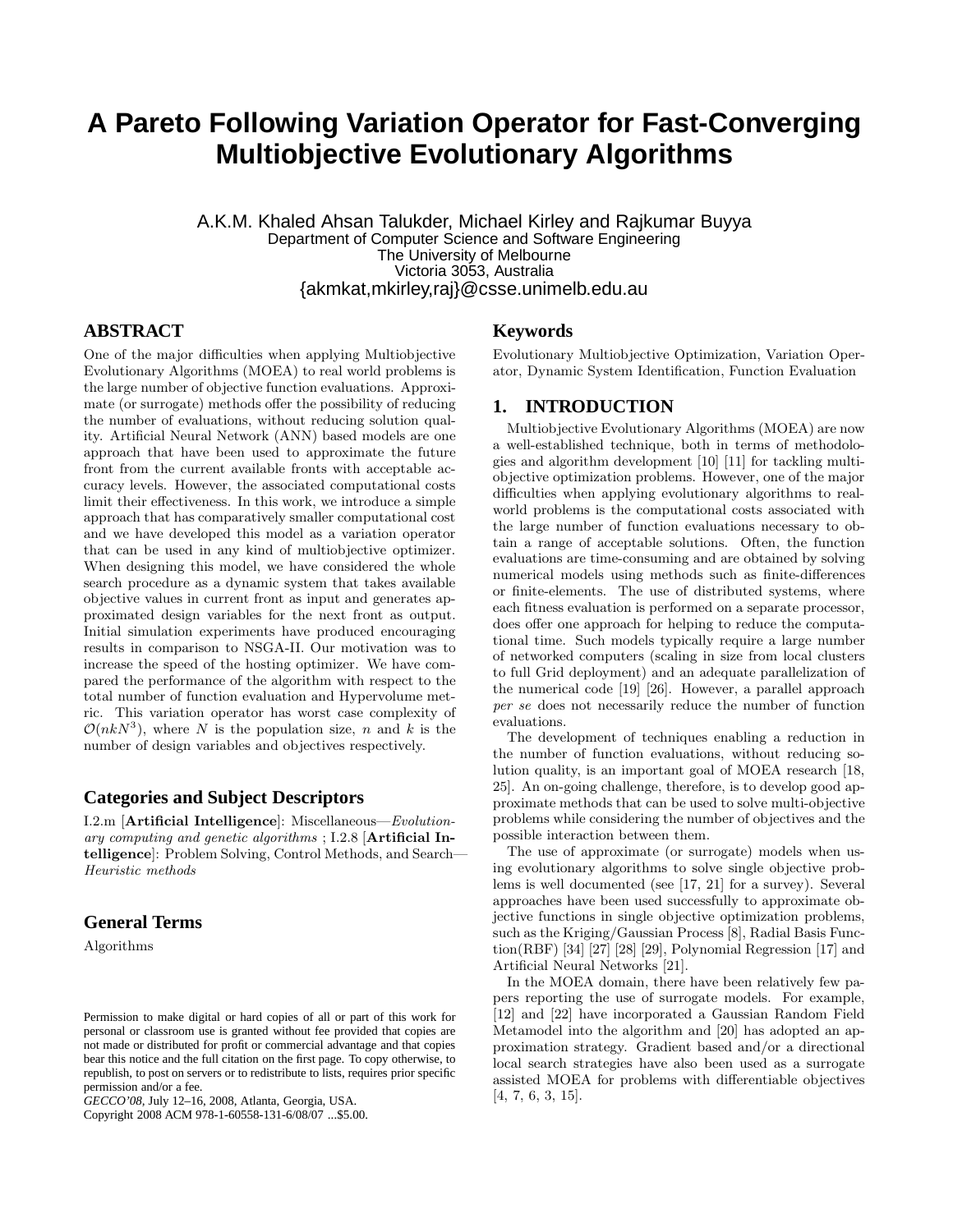Artificial Neural Networks (ANN) based approximate models have also been used with some success [13, 14, 1, 2, 32, 31]. Typically, the ANN model approximates the design variables from the current front of the objective space by treating the objective vectors as inputs to the ANN and the design variables as output. Determining the best network structure (specifically, the number of hidden layers) and the total learning costs must be factored into the computational costs of the model. Other techniques such as the Quadratic Approximation Model [9] and Weighted Ranking Model [5] have also been reported in the literature. Clearly, the balance between computational cost and convergence speed is a major challenge that must be addressed.

In this study, we propose a novel approximation model for MOEA, which has a comparatively smaller computational cost than other surrogate models. We have developed this model as a variation operator that can be used in any multiobjective optimizer to speed up the search process by reducing the number of function evaluations and thus encourage the evolving population to follow the right trajectory towards a range of good trade-off solutions.

When desiging and analysing our model, we have considered the whole search procedure as a dynamic system [23], which takes the available objectives values in the current nondominated front as inputs and generates approximated design variables for the next front as the output. As such, this approach could be thought of as a form of "Response Surface Approximation" [13]. The ANN techniques described above are representative examples of this technique. However, in our approach we have replaced the ANN with a simple Linear Time Invariant system (LTI) [24, 23] and we attempt to model the system using the linear least square method (a widely used approach in dynamic system identification). We then use the model to approximate the next front from the current front and create the so called "Mirage Solutions" [2]. The Mirage Solutions are then used as input to the dynamic system to approximate the corresponding design variables. The resulting solutions (individuals) are then added to the current population of the hosting optimizer. Although this sort of naive technique does not guarantee a 100% correct mapping from objective space to design variable space, this technique is capable of approximating the solutions that resides in close vicinity of the Pareto-front relatively quickly.

In the following sections of the paper, a brief introduction to multiobjective optimization problems and a general framework for solving such problems is presented. Section 3.1 and 3.2 introduce the concept of dynamic system identification in MOEA. In section 3.3 we describe our model in detail. This is followed by a description of the design of the Pareto following operator and a discussion of computational complexity. Section 4 presents experimental results. The paper then concludes with a discussion of the findings and future research directions.

## **2. MULTIOBJECTIVE OPTIMIZATION**

In this section, we will focus on the background notion suitable for a multiobjective optimization problem (MOP) and the design of a general MOEA.



Figure 1: Representation of the decision variable space and the corresponding objective space

### **2.1 Definitions**

A multiobjective optimization problem (MOP) consists of multiple criteria, more often conflicting, that need to be optimized simultaneously. (See Figure 1) Formally, a MOP can be defined as follows :

Find the vector,  $\vec{x}^* = [x_1^*, x_2^* \dots x_n^*]$  which satisfies m inequality constraints:

$$
g_i(\vec{x}) \ge 0 \qquad i = 1, 2 \dots m \tag{1}
$$

$$
h_i(\vec{x}) = 0 \qquad i = 1, 2 \dots p \tag{2}
$$

and optimizes the vector function

$$
\vec{f}(\vec{x}) = [f_1(\vec{x}), f_2(\vec{x}) \dots f_k(\vec{x})]^T
$$
\n(3)

In other words, the aim is to determine from among the set of all values which satisfy (1) and (2) the particular set  $x^*$ <sub>1</sub>,  $x^*$ <sub>2</sub> ...  $x^*$ <sub>n</sub> which yields the optimum values of all the objective functions. In MOP's there is no single solution rather we have to find all compromising (Pareto-optimal) solutions. A solution  $\vec{x}^* \in \Omega$  is **Pareto-optimal** if for every  $\vec{x} \in \Omega$  and  $I = \{1, 2, \ldots k\}$  either,

$$
\forall_{i \in I} (f_i(\vec{x}) = f_i(\vec{x}^*)) \tag{4}
$$

or, there is at least one  $i \in I$  such that

$$
f_i(\vec{x}) > f_i(\vec{x}^*)
$$
\n<sup>(5)</sup>

The constraints given by  $(1)$  and  $(2)$  define the **feasible** region  $\Omega$  and any point  $\vec{x}$  in  $\Omega$  defines a feasible solution. The vector function  $\vec{f}(\vec{x})$  is a function which maps the set  $Ω$  into the set  $Λ$  which represents all possible values of the objective functions.

For a given MOP  $\vec{f}(x)$ , the **Pareto-optimal Set**  $(\mathcal{P}^*)$  is defined as

$$
\mathcal{P}^* := \{ x \in \Omega | \neg \exists x' \in \Omega : \vec{f}(x') \preceq \vec{f}(x) \} \tag{6}
$$

Here the sign  $\preceq$  refers to **Pareto-dominance**. A vector  $\vec{u} = (u_1, u_2 \dots u_k)$  is said to dominate  $\vec{v} = (v_1, v_2 \dots v_k)$  ( denoted by  $\vec{u} \preceq \vec{v}$  ) if and only if  $\vec{u}$  is partially less than  $\vec{v}$ , i.e.  $\forall i \in \{1, 2, \ldots k\} : u_i \le v_i \land \exists i \in \{1, 2, \ldots k\} : u_i < v_i$ .

Our goal is to find the set of all Pareto-optimal solutions and the corresponding objective values of this set is defined as **Pareto-front**. The **Pareto-front**  $(\mathcal{PF}^*)$  can be mathematically defined as,

$$
\mathcal{PF}^* := \{ \vec{u} = \vec{f} = (f_1(x) \dots f_k(x)) | x \in \mathcal{P}^* \}
$$
 (7)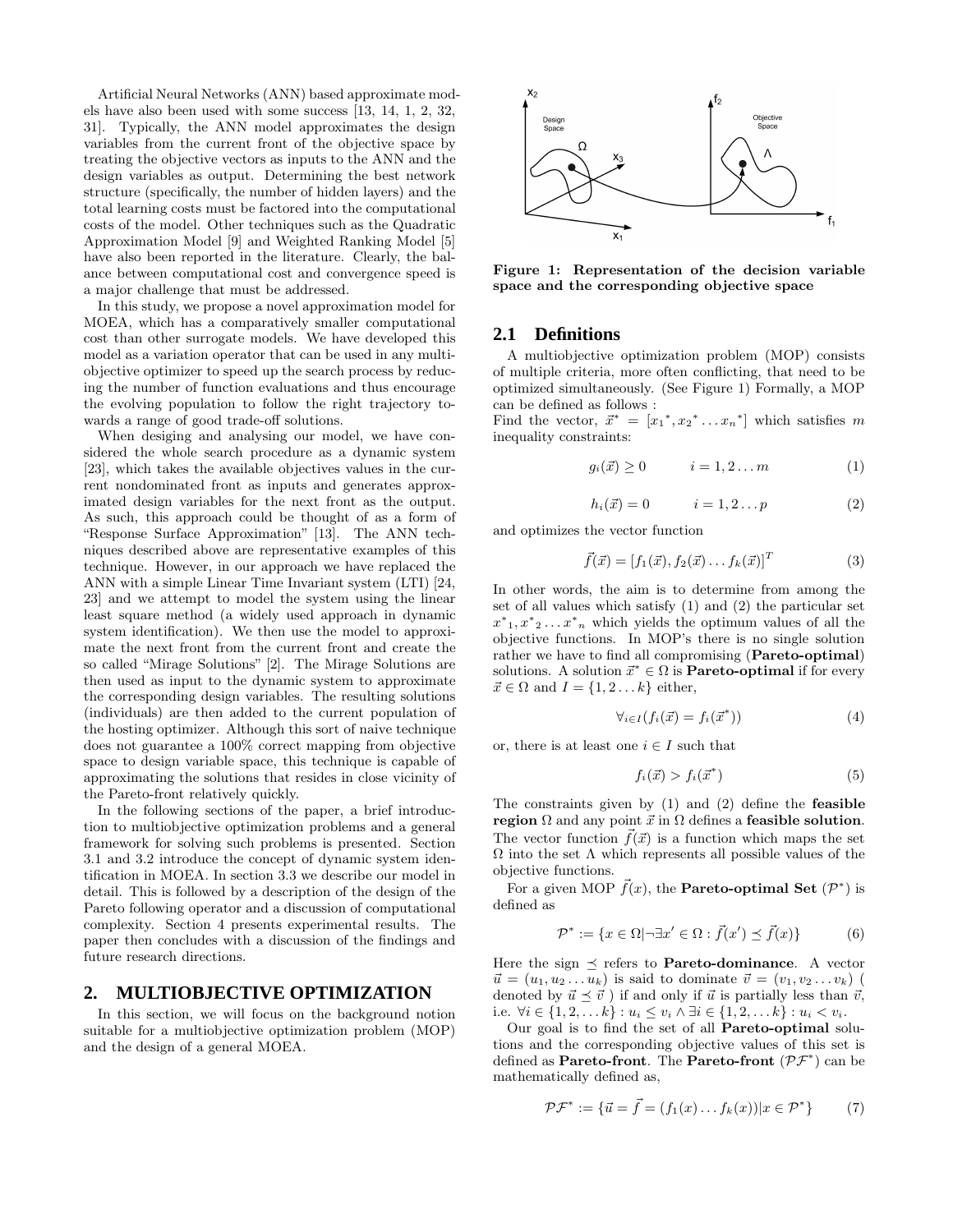

Figure 2: After nondominated sorting, individuals in each front are sorted with respect to one objective. Individual (◦) is the same individual moving from front  $\phi - 2$  to front  $\phi$ 

## **2.2 A Typical Nondominated Sorting MOEA**

A typical nondominated sorting MOEA employing an elitist model has the following functionality: Firstly, the algorithm starts with a randomly generated population  $P_t$ , and then after evaluation, the individuals are sorted according to the nondomination criteria and divided into  $\phi$  fronts.

$$
P_t:=\{\mathcal{F}_\phi,\mathcal{F}_{\phi-1},\ldots,\mathcal{F}_1\}
$$

Then, from the best front  $\mathcal{F}_{\phi}$ , mutation, crossover and other genetic operators are applied to expand the population to the next best front  $\phi + 1$  to create the next population  $P_{t+1}$ . Different algorithms uses different techniques to expand this population to the next front. In this paper, we have chosen NSGA-II as the base (or host) algorithm to be combined with our Pareto following operator for illustration purposes. NSGA-II uses nondominated sorting, an elitist selection scheme and a crowding distance based selection strategy and thus can provide a good spread of solutions throughout an evolutionary run. It is important to note, that our model can be plugged into any nondominated sorting-based MOEA for numerical optimization problems.

## **3. THE MODEL**

#### **3.1 System Identification**

In this subsection, we present the core idea behind the design of our variation operator used to approximate the individuals for the next front.

In any typical nondominated sorting MOEA, a number of individuals are generated randomly, evaluated and then sorted according to nondomination criteria. Figure 2 provides a schematic view of the the individuals in objective space and design variable space after sorting.

Here, we are considering  $M$  individuals with  $n$  design variables and k objectives. Suppose,  $x_i^p(\phi)$  and  $f_j^p(\phi)$  denote the  $i^{th}$  design variable and  $j^{th}$  objective value of an individual p in front  $\phi$ . If we sort the individuals in every front with respect to one objective, we can assume that the  $p^{th}$  individual of each front as the same individual that is moving from front  $\phi - 2$  to  $\phi$ . Here, decreasing values of  $\phi$  represent a worse front. Now if we could somehow extrapolate this trajectory, we can infer that this individual will eventually reach the next front  $\phi + 1$  (refer to Figure 2). Moreover, if the distance between two consecutive fronts is small, then we can also assume that this trajectory is piece-wise linear.

Considering only one individual  $p$ , we can also say that

this search algorithm takes  $x_i^p(\phi - 1)$  as input and generates  $x_i^p(\phi)$  as output. Instead of considering the search algorithm as a procedure per se, let us consider it as a dynamic system  $[23, 24]$  (with transfer function H), which takes the series  $\{x_i^p(\phi), x_i^p(\phi-1), x_i^p(\phi-2) \ldots\}$  as input and generates series  $\{x_i(\varphi), x_i(\varphi-1), x_i(\varphi-2) \dots\}$  as input and generates  $\{f_j^p(\phi), f_j^p(\phi-1), f_j^p(\phi-2) \dots\}$  as output (refer to Figure 3). Again, if we consider an inverse system (with transfer function  $H^{-1}$ ), then it will generate  $\{x_i^p(\phi), x_i^p(\phi-1), x_i^p(\phi-1)\}$ 2)...} as output when  $\{f_j^p(\phi), f_j^p(\phi-1), f_j^p(\phi-2) \ldots\}$  is input. Therefore, if we could somehow approximate the system's parameters, then we can easily approximate the design variable of the next front  $x_i^p(\phi+1)$  (when  $f_j^p(\phi+1)$  is given as input).

Our next task is to generate the so-called "Mirage Solutions"  $f_j^p(\phi+1)$ . Approximation of  $f_j^p(\phi+1)$  is quite straightforward since in any type of MOP, we have to maximize (or minimize) multiple objectives. In the case of a minimization problem, the objective value in the next front  $\phi + 1$  will be smaller then that of the current front  $\phi$  by some amount of  $\Delta f$ . So for a minimization problem,

$$
f_j^p(\phi + 1) = f_j^p(\phi) - \Delta f \tag{8}
$$

The preceding discussions dictate that our Pareto following variation operator depends on the following formulations:

- approximating the parameters of the dynamic system
- approximating  $f_j^p(\phi+1)$  from  $f_j^p(\phi)$  by choosing a suitable  $\Delta f$
- from  $f_j^p(\phi+1)$ , approximate the design variable  $x_i^p(\phi+1)$ 1) of the next front  $\phi + 1$

## **3.2 Model Formulation**

First we construct a simple model for the  $i^{th}$  design variable and  $j^{th}$  objective:

$$
x_i(\phi) + a_0 x_i(\phi - 1) = b_0 f_j(\phi) + b_1 f_j(\phi - 1) + \epsilon(\phi) \tag{9}
$$

Here,  $f_i$  are input and  $x_i$  are considered as output. Therefore,

$$
x_i(\phi) = \begin{bmatrix} -x_i(\phi - 1) & f_j(\phi) & f_j(\phi - 1) \end{bmatrix} \begin{bmatrix} a_0 \\ b_0 \\ b_1 \end{bmatrix} + \epsilon(\phi)
$$
\n(10)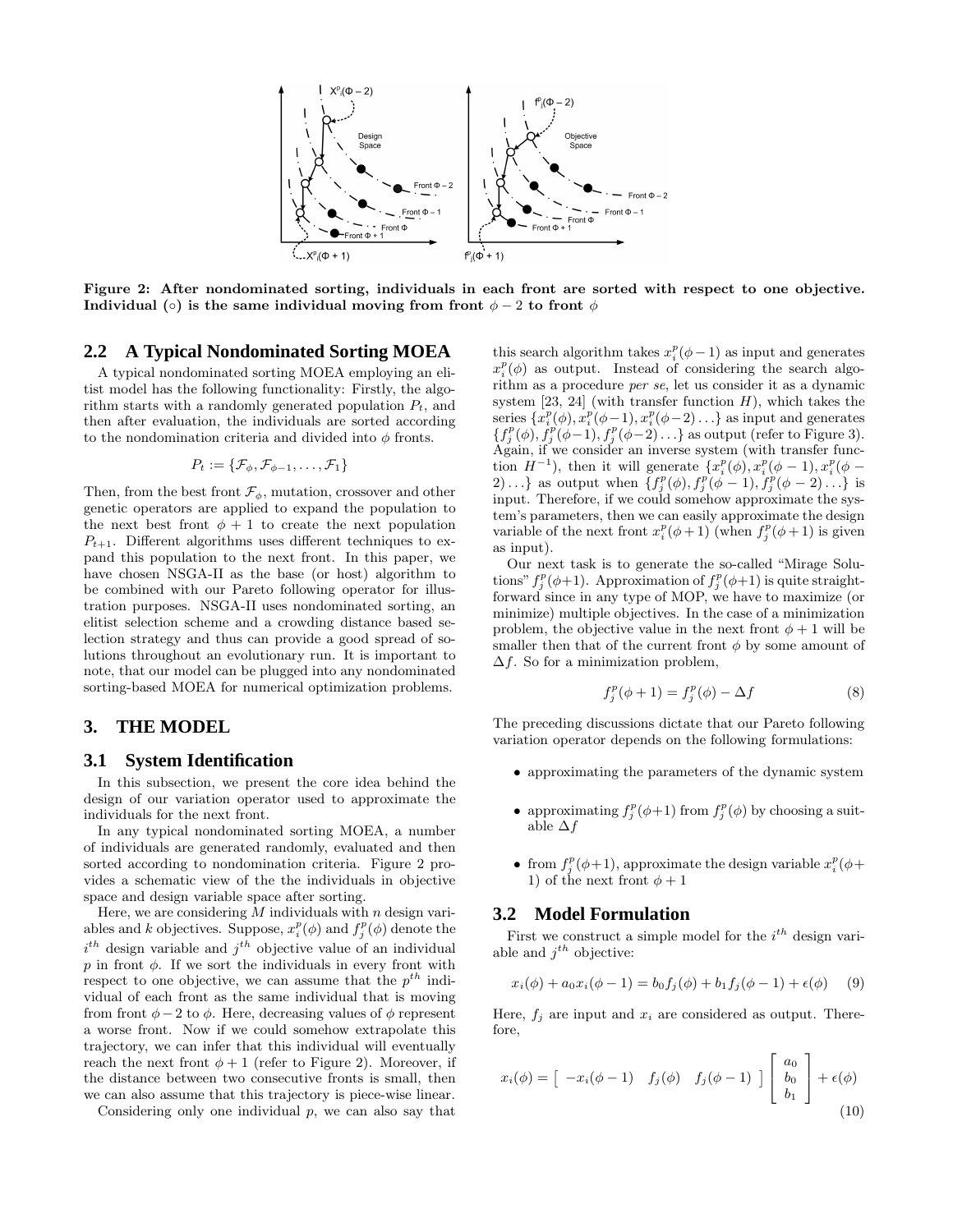

Figure 3: The forward and inverse dynamic system



Figure 4: Working steps of the Pareto following variation operator

Now, we can construct a matrix formation as:

$$
\begin{bmatrix}\n x_i(\phi) \\
x_i(\phi-1) \\
x_i(\phi-2) \\
\vdots \\
x_i(2)\n\end{bmatrix} = \begin{bmatrix}\n x_i(\phi-1) & f_j(\phi) & f_j(\phi-1) \\
x_i(\phi-2) & f_j(\phi-1) & f_j(\phi-2) \\
x_i(\phi-3) & f_j(\phi-2) & f_j(\phi-3) \\
\vdots & \vdots & \vdots \\
x_i(1) & f_j(2) & f_j(1)\n\end{bmatrix} \cdot \begin{bmatrix}\na_0 \\
b_0 \\
b_1 \\
b_1\n\end{bmatrix}
$$
\n
$$
y
$$
\n
$$
+ \begin{bmatrix}\n \epsilon(\phi) \\
\epsilon(\phi-1) \\
\epsilon(\phi-2) \\
\vdots \\
\epsilon(2)\n\end{bmatrix}
$$

Or we can rewrite

$$
y = \Phi \cdot \beta_{ij} + \epsilon \tag{11}
$$

Here,  $\beta_{ij}$  denotes parameter of the dynamic system for  $i^{th}$ design variable and  $j^{th}$  objective.  $\beta_{ij}$  can be approximated using least squares. Let us denote  $\hat{\beta}_{ij}$  as approximated  $\beta_{ij}$ :

$$
\hat{\beta}_{ij} = \underbrace{(\Phi^T \Phi)^{-1}}_{\text{pseudo-inverse}} \Phi^T y \tag{12}
$$

So,

$$
x_i(\phi) = \left[ -x_i(\phi - 1) \quad f_j(\phi) \quad f_j(\phi - 1) \right] \cdot \hat{\beta}_{ij} \tag{13}
$$

Now we have  $\hat{\beta}_{ij}$ , from equation 14 and 8 we can easily approximate the  $i^{th}$  design variable of the next front  $\phi + 1$ :

$$
x_i(\phi + 1) = \begin{bmatrix} -x_i(\phi) & f_j(\phi + 1) & f_j(\phi) \end{bmatrix} \cdot \hat{\beta}_{ij} \quad (14)
$$
  
= 
$$
\begin{bmatrix} -x_i(\phi) & f_j(\phi) - \Delta f & f_j(\phi) \end{bmatrix} \cdot \hat{\beta}_{ij} (15)
$$

#### **3.3 The Pareto Following Variation Operator**

Based on the description above, we now illustrate the functionality of our Pareto following variation operator. A requirement for using this variation operator, is that the population has been sorted into nondominated fronts (in fact, there must be more than one front).

Now, let us suppose population  $P$  has  $M$  individuals.

$$
P := \{I^1(\vec{f}^1, \vec{x}^1), I^2(\vec{f}^2, \vec{x}^2), \dots, I^M(\vec{f}^M, \vec{x}^M)\}
$$

Each individual has  $k$  objectives and  $n$  design variables. Therefore, individual  $p$  can be represented as

$$
I^{p}(\vec{f}^{p}, \vec{x}^{p}) = \{\{f_{1}^{p}, f_{2}^{p}, \ldots, f_{k}^{p}\}, \{x_{1}^{p}, x_{2}^{p}, \ldots, x_{n}^{p}\}\}\
$$

If they are evaluated and sorted according to nondomination,  $\phi$  fronts will be created, i.e.

$$
P:=\{\mathcal{F}_{\phi},\mathcal{F}_{\phi-1},\ldots,\mathcal{F}_1\}
$$

So, individual p in front  $\phi$  is represented as  $I^p(\vec{f}^p(\phi), \vec{x}^p(\phi))$ .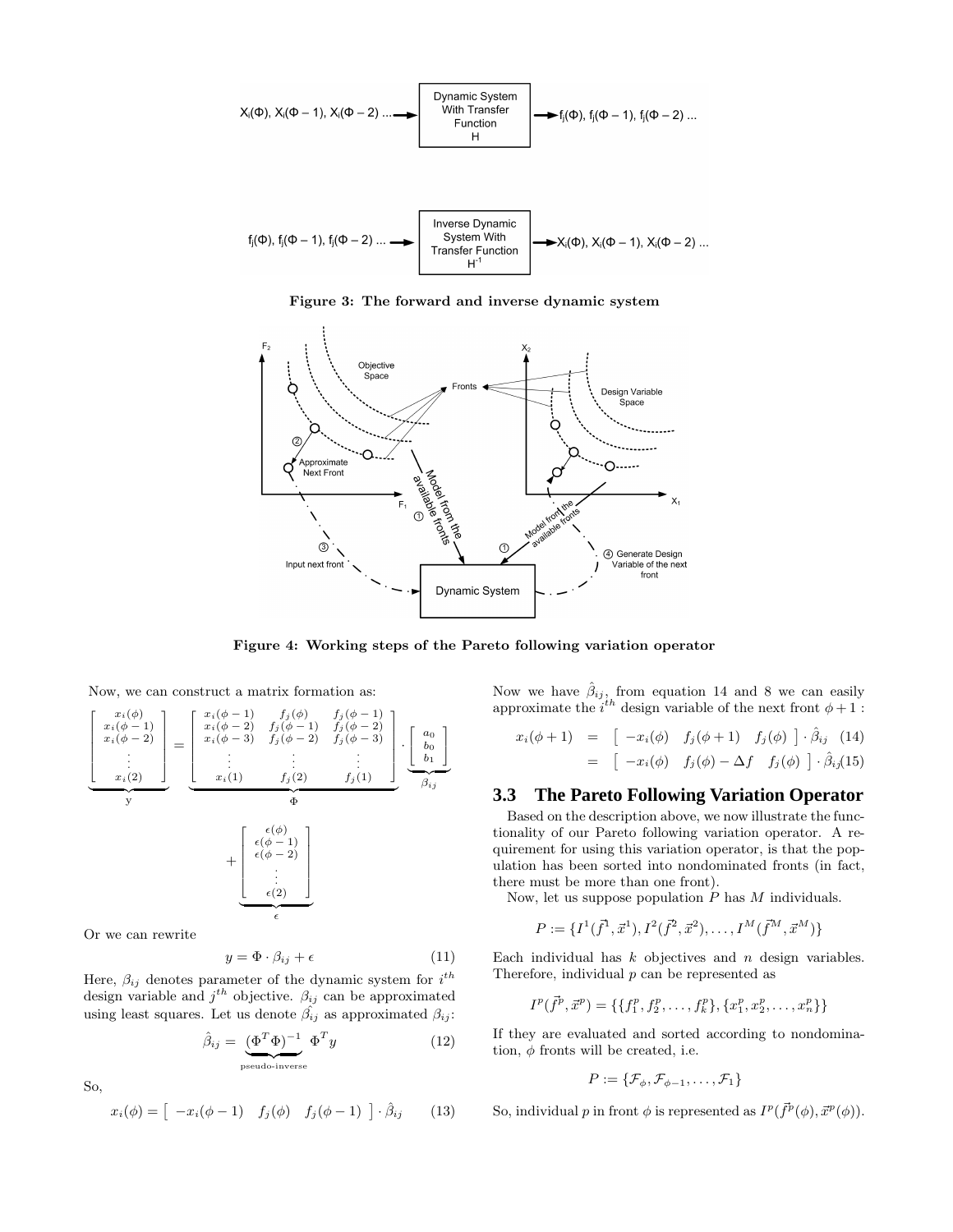#### Algorithm 1 Pareto Following Variation Operator( $P_t, \Delta f$ )

**Require:** Parent population  $P_t$  is sorted with respect to non domination.

$$
P_t := \{ \mathcal{F}_{\phi}, \mathcal{F}_{\phi-1}, \ldots, \mathcal{F}_1 \}
$$

and individuals in  $\mathcal{F}_{\phi}, \mathcal{F}_{\phi-1}, \ldots, \mathcal{F}_{1}$  are sorted again with respect to one objective. Each front  $\mathcal{F}_i$  has size  $m_i$  and  $\mathcal{F}_\phi$  is the best front.  $\Delta f$  is the objective distance from current best front to next approximating front.

- **Ensure:** Creates  $km_{\phi}$  number of approximated individuals of the front  $\mathcal{F}_{\phi+1}$
- 1: for all all objectives j such that  $1 \leq j \leq k$  do 2: for all all individuals p such that  $1 \leq p \leq n$
- 2: for all all individuals p such that  $1 \leq p \leq m_{\phi}$  do
- 3: **for all** all design variables i such that  $1 \leq i \leq n$  do 4: Construct matrix y from  $p^{th}$  individuals from every front  $\mathcal{F}_{\phi}, \mathcal{F}_{\phi-1}, \ldots, \mathcal{F}_{1}$ 5: Construct matrix  $\Phi$  from  $p^{th}$  individuals from every front
- $\mathcal{F}_{\phi}, \mathcal{F}_{\phi-1}, \ldots, \mathcal{F}_{1}$
- 6: Calculate  $\hat{\beta}_{ij} := (\Phi^T \Phi)^{-1} \Phi^T y$
- 7: Approximate  $f_j^p(\phi+1) := f_j^p(\phi) \Delta f$
- 8:  $x_i(\phi+1) := \begin{bmatrix} -x_i(\phi) & f_j(\phi) \Delta f & f_j(\phi) \end{bmatrix} \cdot \hat{\beta}_{ij}$
- 9:  $x_i(\phi + 1)$  is the i<sup>th</sup> design variable of the new  $(p + 1)$  $(j-1)m_{\phi})^{th}$  approximated individual  $I^{p+(j-1)m_{\phi}}$  So,
- $x_i^{p+(j-1)m_{\phi}}(\phi+1) := x_i(\phi+1)$
- 10: end for<br>11: end for
- 11: end for<br>12: end for
- end for
- 13: Returns new approximated population  $\mathcal{F}_{\phi+1}$  with size  $km_{\phi}$

Where

$$
\vec{f}^{p}(\phi) = \{f_1^{p}(\phi), f_2^{p}(\phi), \dots, f_k^{p}(\phi)\}\n\vec{x}^{p}(\phi) = \{x_1^{p}(\phi), x_2^{p}(\phi), \dots, x_n^{p}(\phi)\}\n\}
$$

If we consider the subpopulation at the  $i^{th}$  front,  $\mathcal{F}_i$ , has  $m_i$ individuals, then obviously,

$$
\mathcal{F}_i := \{I^1(\bar{f}^1(i), \bar{x}^1(i)), I^2(\bar{f}^2(i), \bar{x}^2(i)), \dots
$$

$$
\dots, I^{m_i}(\bar{f}^{m_i}(i), \bar{x}^{m_i}(i))\}
$$

Since decreasing values of  $\phi$  represent a worse front, let us suppose  $\phi$  is the best front. Here,  $m_{\phi}$  is the size of front  $\phi$ .

After all these introductory notations we can now proceed to the design of the variation operator, which is described in Algorithm 1. Figure 4 also illustrates the basic functionality of the operator.

The procedure presented in Algorithm 1 can be easily "plugged in" to any kind of multiobjective optimizer. We have selected NSGA-II as a preferable candidate. After applying the nondominated sorting procedure on the mixed population  $R_t$  in NSGA-II, we apply the Pareto following variation operator to create the individuals from the next approximated front  $\mathcal{F}_{\phi+1}$ . These new individuals are then combined with the newly created individuals in the parent population  $P_t$  (refer to line 6 and 7 of the Algorithm 2).

### **3.4 Algorithm Complexity**

We now focus on the complexity of our algorithm. To find the pseudo inverse in equation 13, we have used QR factorization with the aid of the Householder transformation [30]. The complexity of the algorithm largely depends on the size of the matrix  $\Phi$  in equation 11. Here we denote this time (or front) steps as  $t$  and the initial "guess" of the dynamic model starts with 2 time (or front) steps in equation 9. We are doing QR factorization on matrix Φ whose dimension is  $(|\phi| - 1) \times t$ . Here  $|\phi|$  is the size of the best front  $\phi$ . This operation requires  $2(|\phi| - 1)t^2 - 2/3t^3$  computations. So it

#### Algorithm 2 NSGA-II with Pareto Following Variation Operator

**Require:** Randomly generated parent population  $P_t$  at generation  $t$ with size M.

- **Ensure:** After  $t_{max}$  number of iteration, population  $P_{t_{max}}$  will represent solution of the problem.
- 1: while  $t \leq t_{max}$  do<br>2: Start with child u
- 2: Start with child population,  $Q_t := \emptyset$ <br>3: Create mixed population,  $R_t := P_t \cup$
- 3: Create mixed population,  $R_t := P_t \cup Q_t$ <br>4:  $\mathcal{F} :=$ Apply Nondominated Sort on  $R_t$ , create  $\phi$  number of
- fronts.  $\hat{\mathcal{F}} := \{ \mathcal{F}_{\phi}, \mathcal{F}_{\phi-1} \dots \mathcal{F}_1 \}$
- 5: if  $\phi > 1$  then<br>6:  $\mathcal{F}_{\phi+1} := \text{Par}$
- $\mathcal{F}_{\phi+1}$ :=Pareto Following Variation $(R_t, \Delta f)$  $|\mathcal{F}_{\phi+1}| = km_{\phi}$
- 7: Insert newly approximated population to  $R_t$ ,
- $R_t := R_t \cup \mathcal{F}_{\phi+1}$ <br>8:  $\mathcal{F} := \text{Apply Nondominated Sort on } R_t$ , create  $\phi$  number of fronts.  $\mathcal{F} := \{ \mathcal{F}_{\phi}, \mathcal{F}_{\phi-1} \dots \mathcal{F}_1 \}$
- 9: end if<br>10:  $P_t := \emptyset$
- 10:  $P_t := \emptyset$  and  $i := 1$ <br>11: **repeat**
- 11:  $\begin{array}{cc} \text{repeat} \\ 12: \end{array}$  Assig
- 12: Assign crowding distance on  $\mathcal{F}_i$ <br>13:  $P_{t+1} := P_{t+1} \cup \mathcal{F}_i$
- 13:  $P_{t+1} := P_{t+1} \cup \mathcal{F}_i$ <br>14:  $i := i + 1$
- 14:  $i := i + 1$ <br>15: **until**  $|P_{t+1}|$
- 15: **until**  $|P_{t+1}| + |\mathcal{F}_i| \leq M$ <br>16: Apply crowding distance
- 16: Apply crowding distance sorting on  $\mathcal{F}_i$ <br>17: Choose the first  $(M |P_{t+1}|)$  individu
- 17: Choose the first  $(M |P_{t+1}|)$  individuals of  $\mathcal{F}_i$ <br>18: Use selection, crossover and mutation to create
- Use selection, crossover and mutation to create child population  $Q_{t+1}$  from  $P_{t+1}$

19: end while

has a computational complexity of  $\mathcal{O}(2(|\phi| - 1)t^2 - 2/3t^3)$ .

After the QR factorization, the upper triangular matrix R has a dimension of  $t \times t$  and the orthogonal matrix Q has a dimension of  $(|\phi| - 1) \times t$ . After doing this, we are solving the systems parameter  $\beta_{ij}$  in equation 13. This requires one inversion on the upper triangular matrix R, one multiplication on  $Q^T y$  and another multiplication on  $R^{-1} Q^T y$ . So equation 13 and 16 have an overall complexity of:

$$
\mathcal{O}(2(|\phi|-1)t^2 - 2/3t^3) + \mathcal{O}((|\phi|-1)t)
$$
  
+
$$
\mathcal{O}(t^3) + \mathcal{O}((|\phi|-1)^2t) + \mathcal{O}(t^2)
$$
  

$$
\approx \mathcal{O}(2|\phi|^2t^2)
$$
  
Here,  $|\phi| \gg t$ 

From line 1 to 12 in Algorithm 1,  $\beta_{ij}$  is evaluated for  $nk|\phi|$ times. So the overall complexity of the variation operator will be  $\mathcal{O}(2nk|\phi|^3 t^2)$ . Where *n* is the number of design variables, k is the number of objectives.

If we consider the complexity with  $N$  individuals in the worst case, there will be only two fronts, where the best front has  $N-1$  individuals and worst one has only 1. In that case,  $|\phi| = N - 1$ . So the overall worst case complexity will be  $\mathcal{O}(2nk(N-1)^3t^2) \approx \mathcal{O}(nkN^3t^2)$ . Moreover, in our experiment  $t = 3$ , and obviously in the worst case  $|\phi| \gg t$ , so the variation operator has the complexity of  $\mathcal{O}(n k N^3)$ , which largely depends on the population size. Actually, this added complexity will not reduce the overall running time of the host optimizer, since this operator can save extra objective evaluation of the hosting optimizer by approximate mapping of the future Pareto front to future design variables.

In this experiment we have used the Linear Algebra package Meschach 1.2b, [33] for matrix operations. In the next section, we provided a comparison of the average running time complexity (our algorithm with NSGA-II) in Table 1.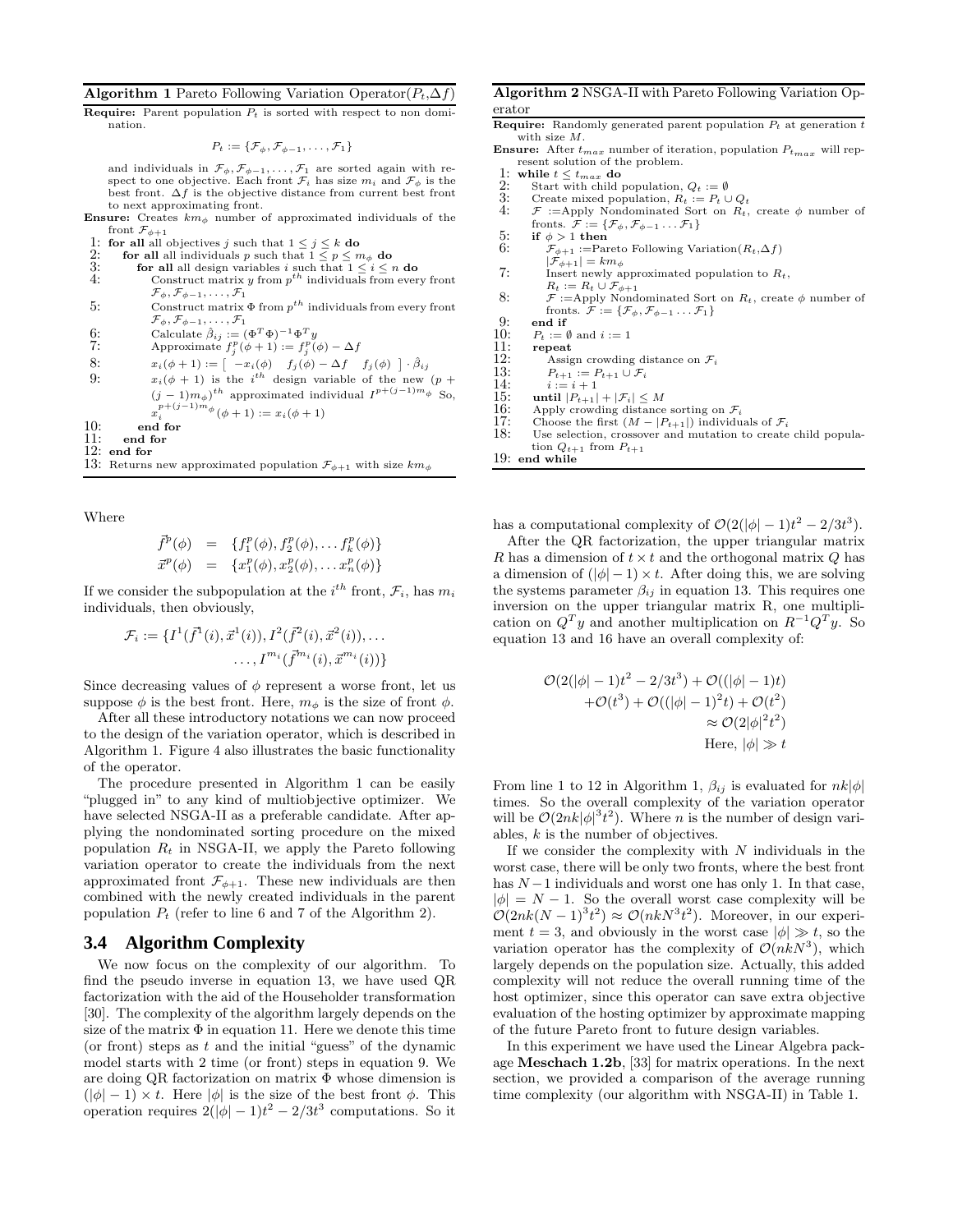| $1.1221 + 0.02221 + 0.0001 + 0.0001 + 0.0001 + 0.0001 + 0.0001 + 0.0001 + 0.0001 + 0.0001 + 0.0001 + 0.0001 + 0.0001 + 0.0001 + 0.0001 + 0.0001 + 0.0001 + 0.0001 + 0.0001 + 0.0001 + 0.0001 + 0.0001 + 0.0001 + 0.0001 + 0.0001 + 0.0001 + 0.0001 + 0.0$ |                   |            |            |            |            |       |
|-----------------------------------------------------------------------------------------------------------------------------------------------------------------------------------------------------------------------------------------------------------|-------------------|------------|------------|------------|------------|-------|
|                                                                                                                                                                                                                                                           |                   | Problems   |            |            |            |       |
| Algorithm                                                                                                                                                                                                                                                 | Criteria          | ZDT1       | ZDT2       | ZDT3       | ZDT4       | ZDT6  |
|                                                                                                                                                                                                                                                           | Hypervolume       | 3.01       | 1.50       | 14.42      | 7.52       | 1.59  |
| $NSGA-II$                                                                                                                                                                                                                                                 | Av. Time $(\sec)$ | 39.78      | 39.44      | 39.70      | 42.20      | 44.47 |
|                                                                                                                                                                                                                                                           | Generation        | <b>200</b> | <b>200</b> | <b>200</b> | <b>200</b> | 400   |
| With Pareto                                                                                                                                                                                                                                               | Hypervolume       | 3.01       | 1.50       | 14.57      | 7.52       | 1.59  |
| Following                                                                                                                                                                                                                                                 | Av. Time $(\sec)$ | 24.86      | 22.37      | 20.02      | 32.03      | 39.20 |
| Operator                                                                                                                                                                                                                                                  | Generation        | 89         | 74         | 44         | 112        | 300   |

Table 1: Runtime Comparison (With Population Size: 256)



Figure 5: Hypervolume (HV) vs Number of Exact Function Evaluation for ZDT1



Figure 6: Hypervolume (HV) vs Number of Exact Function Evaluation for ZDT2



Figure 9: Hypervolume (HV) vs Number of Exact Function Evaluation for ZDT6



Figure 7: Hypervolume (HV) vs Number of Exact Function Evaluation for ZDT3



Figure 8: Hypervolume (HV) vs Number of Exact Function Evaluation for ZDT4

## **4. EXPERIMENTAL RESULTS**

In order to evaluate the performance of our Pareto following variation operator, a number of simulation experiments were conducted using several well-known benchmark problems from [35]. These problems are the unconstrained biobjective problem set ZDT1, ZDT2, ZDT3, ZDT4, ZDT6. All the problem parameters were same as original NSGA-II implementation available at:

#### http://www.iitk.ac.in/kangal/codes.shtml.

The key hypothesis tested in this paper was that the inclusion of the Pareto following variation operator with a base optimizer (NSGA-II in this case) would increase the speed of the hosting optimizer algorithm. Therefore, we have compared the performance of the algorithm with respect to total number of function evaluation and Hypervolume (HV) mea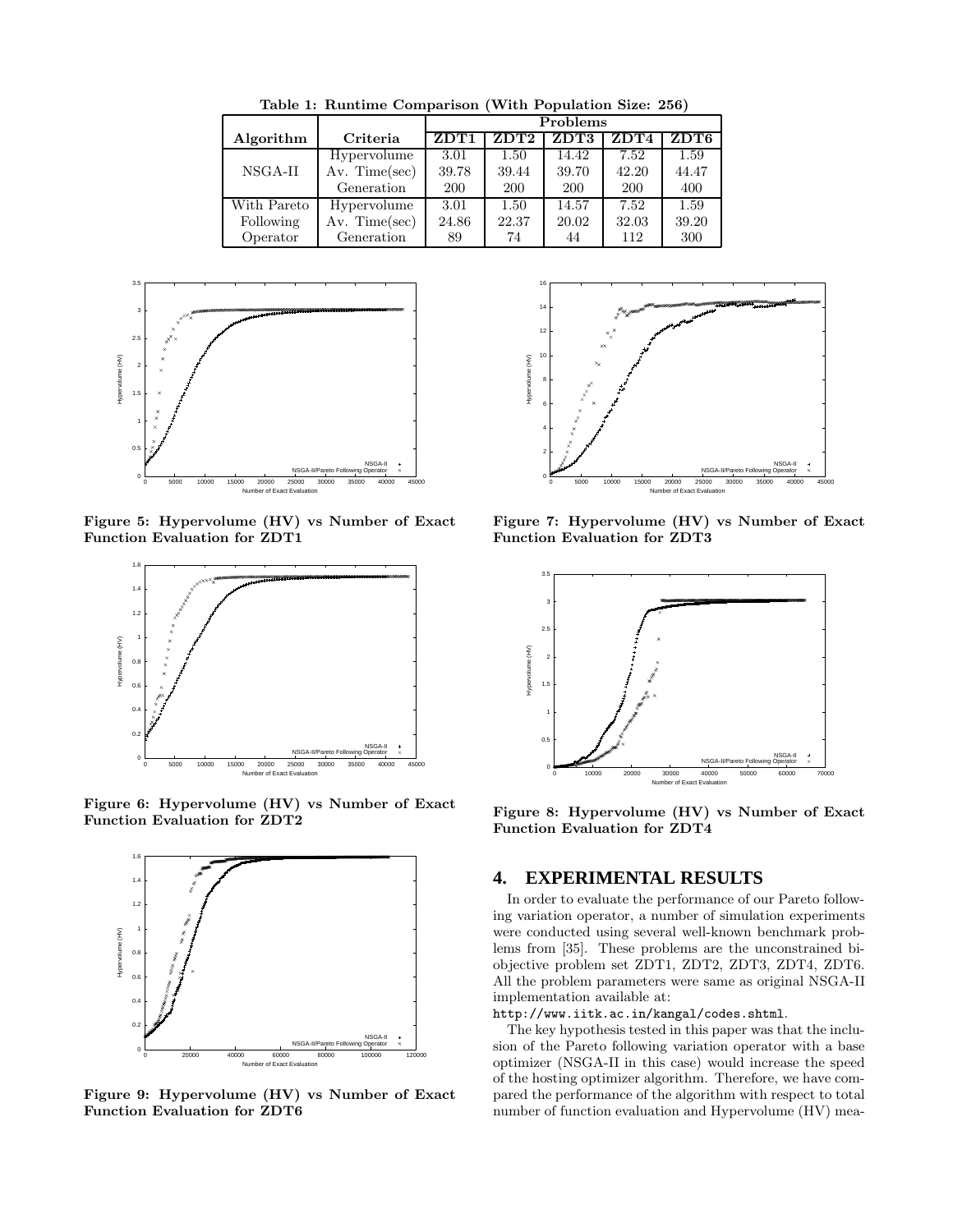sure [11] [16]. The Hypervolume calculates the volume (in the objective space) covered by the members of the known Pareto front for problems where all objectives are to be minimized. This metric can give us both the convergence and spread of solutions on the Pareto front. Obviously, an algorithm with a large Hypervolume is desirable.

To measure the time complexity of our algorithm, we have executed NSGA-II on each problem for the same number of generations as indicated in its original implementation. After convergence of the algorithm, we have collected the Hypervolume measure for every problem. We then executed our algorithm to measure the time taken to reach the same Hypervolume. For the convenience of the time measurement, the initial population size was 256 individuals for each problem. We have repeated this process 30 times. The mean running times are recorded. Details on running time comparison are given in Table 1. For all problems, the inclusion of the Pareto-following variation operator significantly reduces the total number of exact function evaluations.

Figure 5 to 7 are provided to present the comparison of our algorithm with NSGA-II for the ZDT benchmark problem set. We have conducted all our experiments on Windows XP machine with Pentium 4, 2.79GHz processor. From the test results given in Figure 5 to 7 (averaged over 30 runs), it becomes apparent that the Pareto following operator is capable of saving extra function evaluations to reach the same Hypervolume achieved by NSGA-II. In terms of runtime analysis, our method is also capable of speeding up the hosting optimizer up to average of 32.64%. Specially, for problems ZDT1, ZDT2 and ZDT3, our model can speed up the convergence time up to more than 10 seconds (Refer to Table 1). Moreover, the choice of  $\Delta f$  is problem dependant. We have found different  $\Delta f$  for different problems that can generate a good approximated solution. Detailed enumerated results have been omitted for clarity.

## **5. CONCLUSION AND FUTURE WORK**

In this paper, we have designed and evaluated the efficacy of a novel approximation model for MOEA, which has a comparatively smaller computational cost than other surrogate models. An important contribution of this work was that our Pareto following variation operator can be used in conjunction with any nondominated sorting MOEA.

The Pareto following variation operator, was developed using a dynamic systems approach by taking only two time steps (front steps) in equation 9. Here, we assumed that the intra-front trajectory of an individual was piece-wise linear, subsequently a Linear Time Invariant (LTI) model was sufficient for approximation. There is obviously scope to investigate the relative worth of a non-linear dynamic system model such as the nonlinear ARX and Hammerstein-Wiener models [23]. This particular line of research is currently underway. Recursive System Identification may also be a useful approach to investigate. When solving equation 13, we have used the Householder Transformation for QR factorization, however this approach suffers from mathematical instability. In the case of QR factorization, Singular Value Decomposition can also be used to assure more mathematically stable solution to find  $\beta_{ij}$ .

Moreover, in this experiment, we have chosen the value of  $\Delta f$  from empirical experimentations and its value is different for different problems. Adaptive change in  $\Delta f$  (using upper and lower bound of objective values in current generation) can be implemented to obtain more robust solutions. In the future, we are going to focus on these issues.

## **6. REFERENCES**

- [1] S. Adra, A. Hamody, I. Griffin, and P. J. Fleming. A Hybrid Multi-objective Evolutionary Algorithm Using an Inverse Neural Network for Aircraft Control System Design. In IEEE Congress on Evolutionary Computation (CEC-2005), volume 1, pages  $1-8$ , Edinburgh, UK, September 2005. IEEE Pres.
- [2] S. F. Adra, I. Griffin, and P. J. Fleming. An Informed Convergence Accelerator for Evolutionary Multiobjective Optimiser. In The 9th Annual Conference on Genetic and Evolutionary Computation (GECCO-2007), pages 734–740, London, England, 2007. ACM Press, NY, USA.
- [3] P. A. N. Bosman and E. D. de Jong. Exploiting Gradient Information in Numerical Multi-Objective Evolutionary Optimization. In The 7th Annual Conference on Genetic and Evolutionary Computation  $(GECCO-2005)$ , pages 755–762, Washington DC, USA, 2005. ACM Press.
- [4] P. A. N. Bosman and E. D. de Jong. Combining Gradient Techniques for Numerical Multi-Objective Evolutionary Optimization. In The 8th Annual Conference on Genetic and Evolutionary Computation  $(GECCO-2006)$ , pages 627–634, Seattle, Washington, USA, 2006. ACM Press.
- [5] J. Branke, T. Kaußler, and H. Schmeck. Guiding Multi-Objective Evolutionary Algorithms Towards Interesting Regions. In I. C. Parmee, editor, Fourth International Conference on Adaptive Computing in Design and Manufacture (ACDM 2000), Poster Proceedings, pages 1–4, Plymouth, UK, 2000. Plymouth Engineering Design Centre, University of Plymouth.
- [6] M. Brown and R. E. Smith. Effective Use of Directional Information in Multi-objective Evolutionary Computation. In The 5th Annual Conference on Genetic and Evolutionary Computation  $(GECCO-2003)$ , volume 2723/2003 of LNCS, pages 778–789, Chicago, Illinois, USA, 2003. Springer.
- [7] M. Brown and R. E. Smith. Directed Multiobjective Optimization. International Journal of Computers, Systems and Signals, 6(1):3–17, 2005.
- [8] D. Buche, N. Schraudolph, and P. Koumoutsakos. Accelerating Evolutionary Algorithms with Gaussian Process Fitness Function Models. IEEE Transactions on Systems, Man, and Cybernetics, 35(2):183–194, May 2005.
- [9] D. Chafekar, L. Shi, K. Rasheed, and J. Xuan. Multiobjective GA Optimization Using Reduced Models. IEEE Transactions on Systems, Man, and Cybernetics, 35(2):261–265, May 2005.
- [10] C. A. C. Coello, D. A. V. Veldhuizen, and G. B. Lamont. Evolutionary Algorithms for Solving Multi-Objective Problems. Kluwer Academic/Plenum Publishers, NY, USA, 2002.